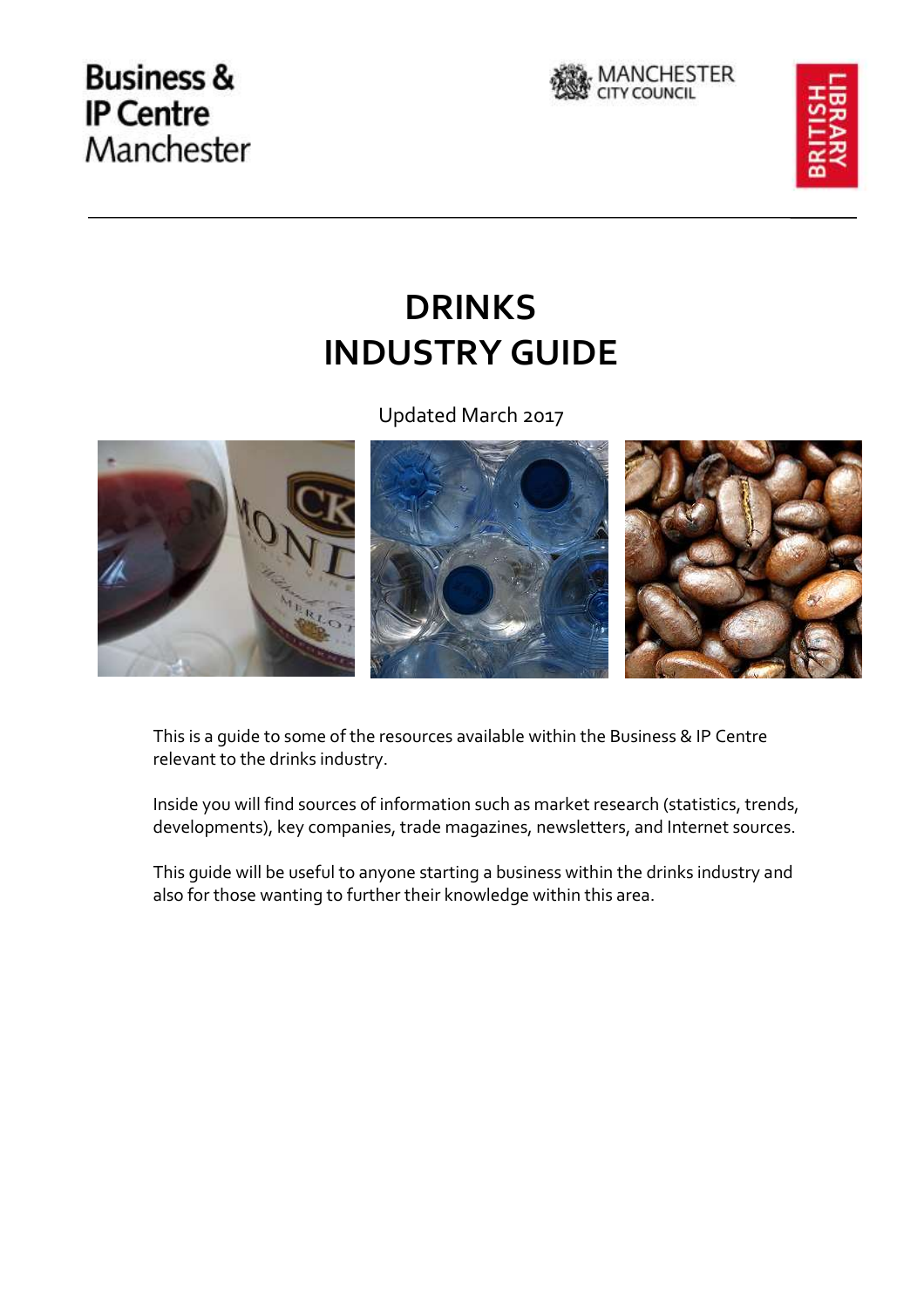## **Start-Up Information**



The Cobra database contains practical fact-sheets on all aspects of starting, running and managing a small business – including information on writing business plans, marketing, company structures etc.

Available at the BIPC and online with a library card

It also covers the practical aspects of how to start and run particular types of businesses – outlining necessary skills, regulations, licences & legislation etc and highlights other sources of information and advice available.

### **Business Opportunity Profiles (BOP)**

| Coffee Shop<br>Microbrewery                   | BOP391<br>BOP <sub>074</sub> |
|-----------------------------------------------|------------------------------|
|                                               |                              |
| <b>Public House</b><br>Smoothie and Juice Bar | BOP117<br>BOP104             |
|                                               |                              |
| Tea Room                                      | BOP <sub>0</sub> 87          |
| Wine and Cocktail Bar                         | BOP350                       |
| Wine Merchant                                 | BOP <sub>561</sub>           |
| <b>Food Research Guide</b>                    |                              |
| <b>Food and Sector Guide</b>                  | <b>SRG003</b>                |

## **Small Business Help Books**

Books with practical information aimed at those starting and running a business.



**Anyone Can Do It: Building Coffee Republic From Our Kitchen Table** by Sahar and Bobby Hashemi (Capstone, 2007)

## **Market Research & Statistics**

If you are planning on starting a business you will need to be aware of the latest trends, developments and opportunities within your industry which can all be found from market research.

Market research also covers market size & forecasts, consumer demographics & attitudes, the key players & products and will often include SWOT and PEST analysis showing areas of strength, weakness, opportunities etc.



- Breweries & Beer Market
- Hot Beverages
- Fruit Juices, Energy & Juice Drinks
- Beer & Cider
- Soft Drinks
- Spirits & Liqueurs
- Wine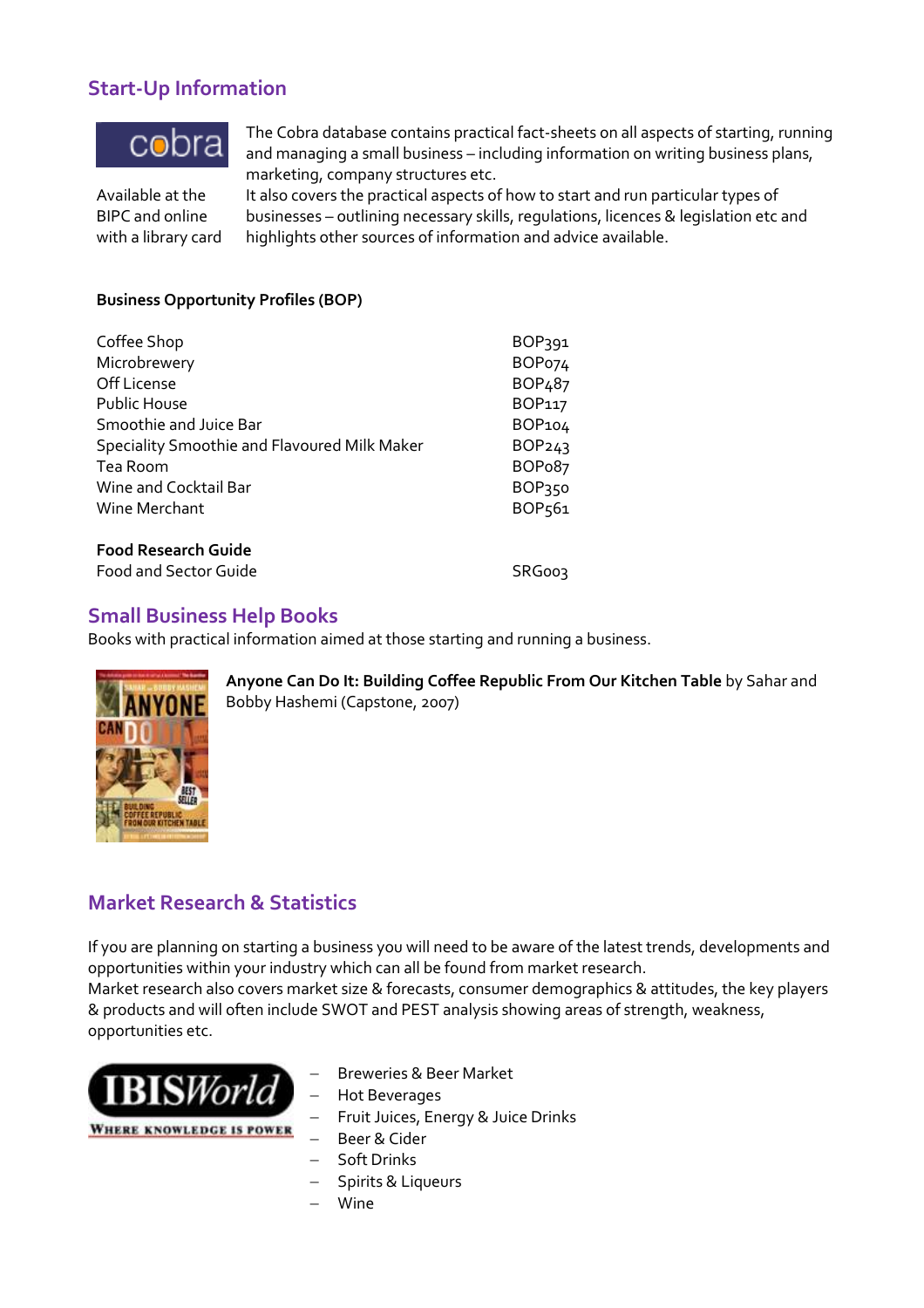

- Attitudes towards Alcoholic Drinks
- Beer
- Cider
- Coffee
	- Coffee Shops
	- Dark Spirits
	- Drinking in the Home
	- Drinking outside the Home
	- Liqueurs
	- Premium Alcohol Brands
	- Still, Sparkling and Fortified Wines
	- Tea and Other Hot Drinks
	- White Spirits and RTDs

#### **Other electronic resources:**

Many articles about the advertising industry (from business journals and newspapers) are available from our electronic source **Newsbank**

Contact details and individual reports of companies in this industry are available from:

**Creditsafe**; **Experian**; **D & B Hoovers**.

## **Trade Magazines**

Useful for gaining inside knowledge, recent trends, industry news, company profiles, reviews of new products and services.



#### **Caterer and Hotelkeeper** (Reed Business Information)

Trade publication aimed at restaurant managers, chefs, hotel owners and others in the hospitality industry. Covers catering equipment, company news, trends in foods & drink, foodservice, suppliers, profiles, job adverts, restaurants & hotels for sale. <http://www.thecaterer-magazine.co.uk/>

## **Directories**

Contain lists of companies and industry contacts. Some have annual industry reviews, and specialist articles**.**



**[The Brewery Manual & Who's Who in the UK Brewing and Scotch Whisky](http://www.bl.uk/BisDiscovery/UI/%20%20%20%20%20%20%20%20%20%20%20%20Record.aspx?RecordId=005-000005201)  [Distilling 201](http://www.bl.uk/BisDiscovery/UI/%20%20%20%20%20%20%20%20%20%20%20%20Record.aspx?RecordId=005-000005201)3** (Advantage Publishing Ltd, 2013) A comprehensive guide to the UK brewing and scotch whisky industry with details

of brewing companies, key figures in the industry, suppliers and trade statistics.



**The Grocer Directory of Manufacturers & Suppliers 2015** (William Reed Business Media, 2016) Provides contact details, turnover and product information for European companies. Also includes indices for products and brand names.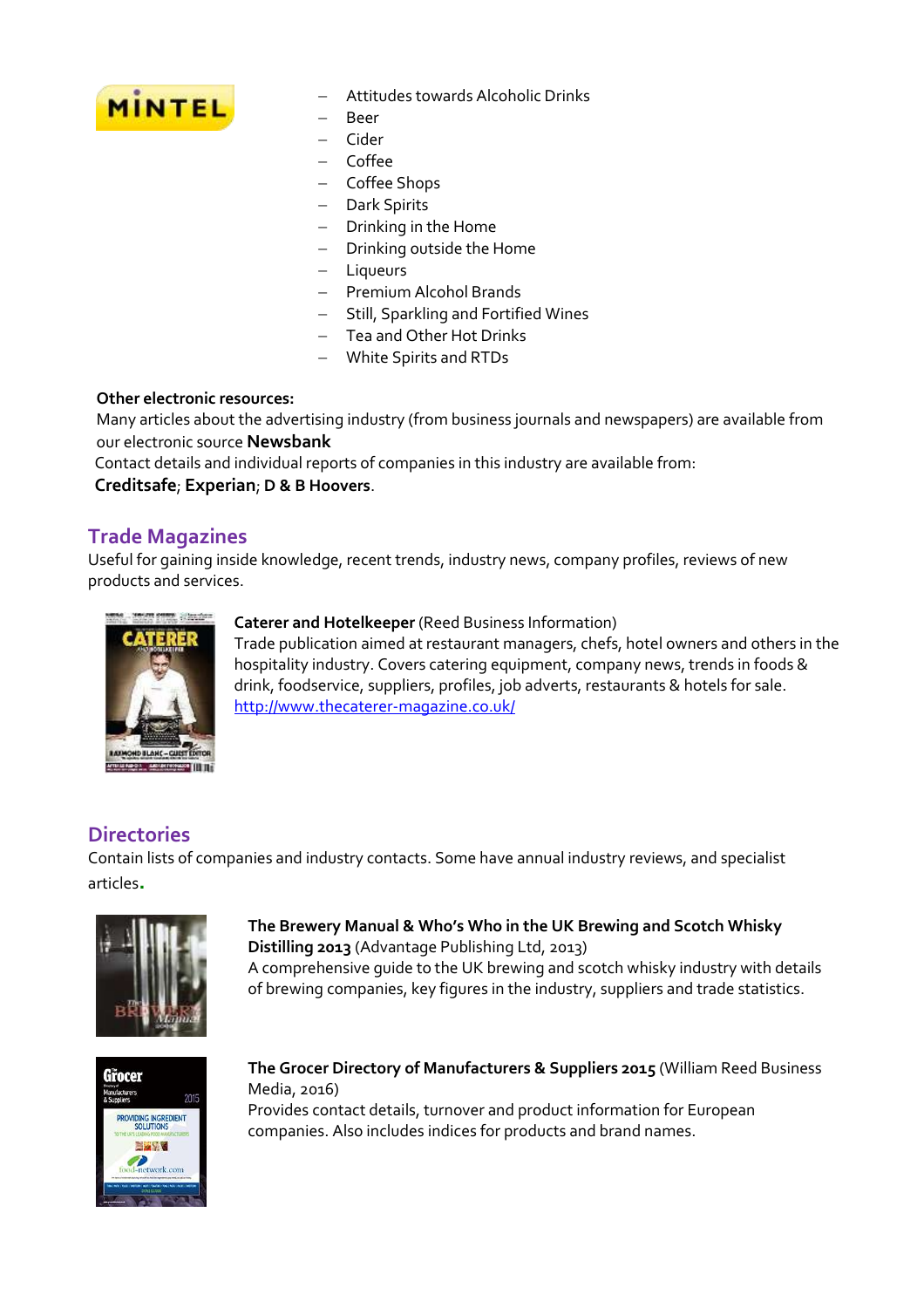## **Internet Sources**

Websites containing free sources of industry statistics, information and contacts

#### **[Beermad](http://www.beermad.org.uk/)**

Has international coverage and includes links to websites for breweries, pubs, pub guides, beer festivals and online retailers. It is also possible to search the site for particular types of real ale. <http://www.beermad.org.uk/>

#### **Brewing, Food & Beverage Industry Supplier's Association**

Gives addresses of relevant associations, describes the various services available from the BFBI and provides an events calendar. There is also a bulletin board where questions can be posted. Some of the information on the site is accessible only by members of the Association (contact details for membership are given).

<http://www.bfbi.org.uk/>

**British Beer and Pub Association** (formerly the Brewers and Licensed Retailers Association) Includes information about the history and different types of beer, brewing/sales/export statistics (for the

UK and the rest of Europe), UK beer exporters, the brewing process and visits to breweries. There are also links to web sites covering 'Careers in Brewing and Licensed Retailing' and relevant press releases. <http://www.beerandpub.com/>

#### **CAMRA (Campaign for Real Ale)**

Includes news, information about real ale, details of campaigns and listings of beer festivals. There are also descriptions of pubs which serve real ale and have historic interiors. <http://www.camra.org.uk/>

#### **Cask Marque**

Provides details of the pubs which display the Cask Marque sign as an assurance that they supply quality cask beer. Also included are an annual report on the cask ale market, guidelines for serving beer, an events diary and the text of a series of regional guides. <http://www.cask-marque.co.uk/>

#### **Cider UK**

Association that promotes the interests and good practice of cider producers in the UK. Includes news, a member's directory, advice on cider marking, and some brief market information. <http://cideruk.com/>

#### **Great British Beer**

This is the 'web directory of British beer and brewing'. There are three searchable databases - 'Brewery and Beer Information', 'Companies Providing Beer Related Services and Allied Trades' and 'Home Brew Shops and Suppliers'. Each database entry contains contact information and product names. <http://www.greatbritishbeer.co.uk/>

#### **Health and Safety Executive**

The HSE publishes a guide to health and safety for catering and hospitality businesses. <http://www.hse.gov.uk/pubns/catering1.pdf>

#### **Independent Family Brewers of Britain**

As well as giving statistics relating to the Independent Family Brewers of Britain organisation and to the British beer market this site provides links to members' websites and to the latest news stories. <http://www.familybrewers.co.uk/>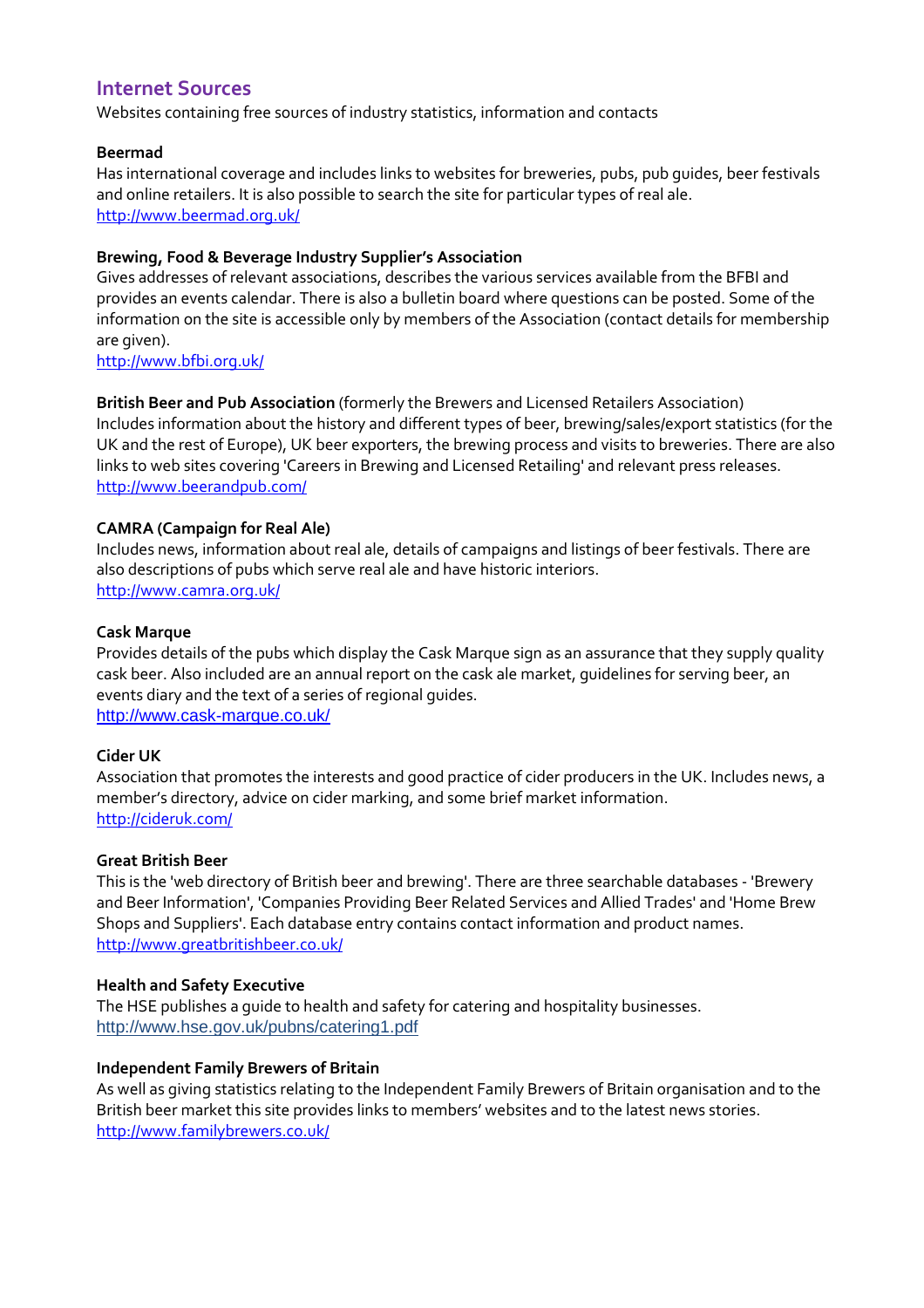#### **Institute of Brewing & Distilling**

Previously the Institute and Guild of Brewing this website includes information about the training and examinations provided by the Guild (links to articles about training are included), news about malt and barley and a link to the catalogue of the National Brewing Library at Oxford Brookes University. <http://www.ibd.org.uk/>

#### **Just Drinks**

Online portal for beverage industry professionals around the world. Has free news and comment, and more in-depth market research available to purchase. <http://www.just-drinks.com/>

#### **Malsters' Association of Great Britain**

Includes information about the UK malting industry (including exports), a list of members of the Association, a description of how malt is made, links to articles discussing food safety aspects and a map showing malting sites in the UK. <http://www.ukmalt.com/home>

#### **Tea and Coffee Trade Journal**

This publication features new products and news for the tea and coffee industries. [www.teaandcoffee.net](http://www.teaandcoffee.net/)

#### **Tea Guild**

Membership association Run by The UK Tea Council for tea rooms and parlours, and provides information on tea consumption in the UK.

[www.tea.co.uk](javascript:void(window.open()

#### **The British Hospitality Association** (BHA)

Represents members of the hospitality industry and lobbies the Government on issues affecting businesses in the sector. [www.bha.org.uk](javascript:void(window.open()

#### **The Beverage Service Association** (BSA)

A membership association for the out-of-home beverage industry, including retailers selling beverages to customers. Membership benefits include copies of 'In the Cup' and 'Café Business' magazines, access to a helpline, training and legal updates. Retailer membership costs £55 per year. Go to www.beverageserviceassociation.com for more information. <http://www.beveragestandardsassociation.co.uk/about-bsa.html>

#### **The Food Standards Agency** (FSA)

An independent Government department that provides guidance and information for businesses in relation to food safety. <http://www.food.gov.uk/>

#### **The Nationwide Caterers Association** (NCASS)

Trade association for static and mobile caterers, including smoothie and juice bars. [www.ncass.org.uk](http://www.ncass.org.uk/)

#### **The Morning Advertiser**

This is a web site for the UK pub industry's main commercial trade newspaper. It includes a directory of suppliers which can be searched by company name or by using structured subject headings amongst which 'beer (ales and stouts)' and 'beer line cleaning' are included. There is also a brands directory and details of the contents of the special reports published by 'The Publican'. [http://www.morningadvertiser.co.uk](http://www.morningadvertiser.co.uk/)